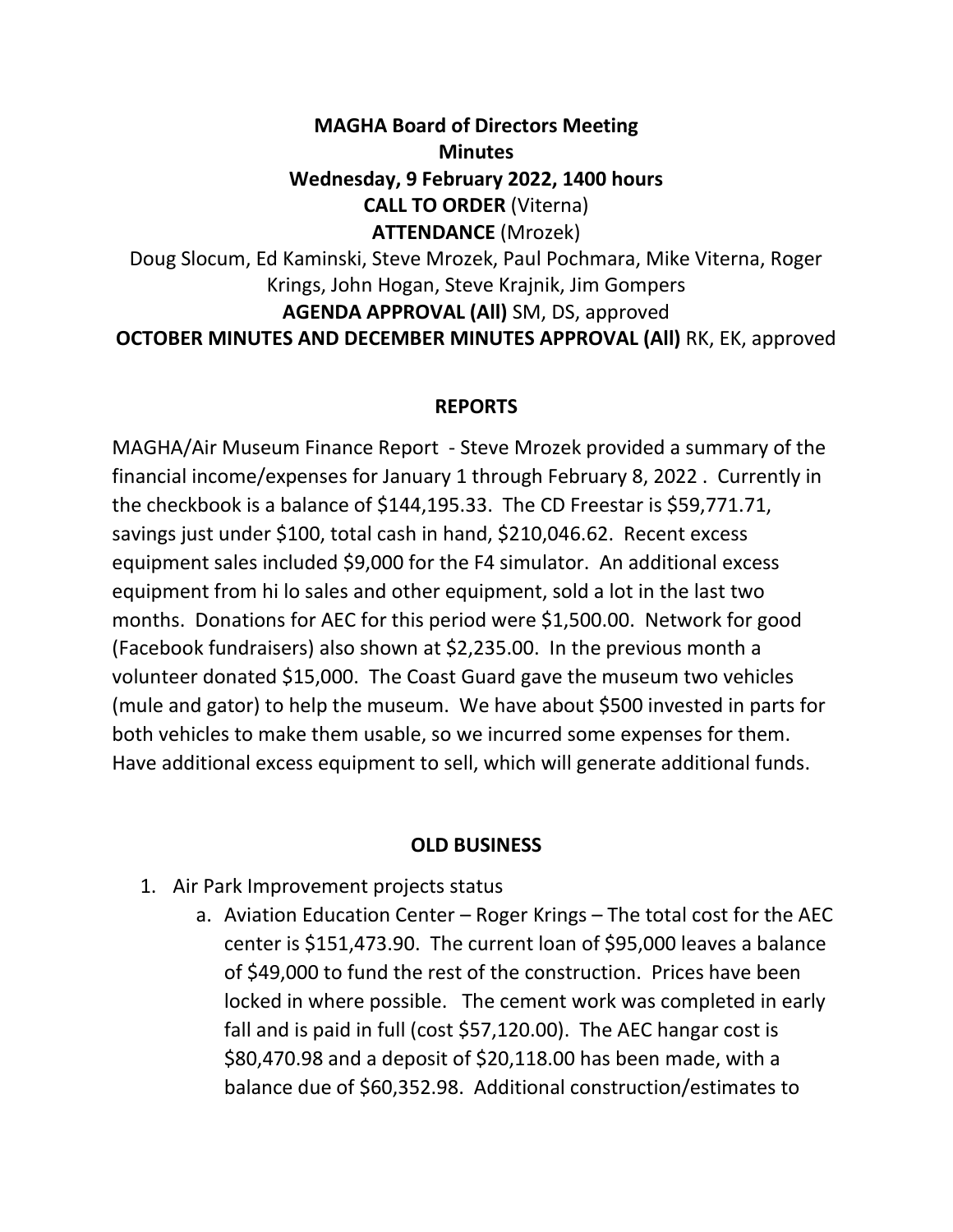finish the hangar include: doors (\$10,000), HVAC (\$7,500), Electrical wiring (\$2500), Insulation/labor (\$11,875 + \$14,250). OPEN- Roger Krings

- b. Corsair Restoration Roger Krings continuing final efforts and getting ready for painting. OPEN – Roger Krings
- 2. Operations report Steve Mrozek lots of volunteers are continuing to work on the Corsair. We now have a portable paint booth for painting parts. The parts for the structure will arrive around late June, building will start in late July/early August. The team knows the timeline for the new hangar. Need to have the Corsair ready by September 1st.
- 3. Annual Event Schedule Steve Mrozek Ed Kaminski Motor City Packard Club will be here on May  $25<sup>th</sup>$  – (Packard started the development of the grounds), they will be bringing all types of Packards, one day event, expect about 25 cars. There is no fee being charged but we will have a donation box available plus charge them admission fees to visit the museum.
	- a. Air show Ed Kaminski our booth will be at the Hush house recommend MAGHA membership booth in additional to a sales table – will be labor intensive. Planning to work on a new sales system to have remote sales and use it in the museum in place of our old equipment. OPEN – Ed Kaminski
	- b. Sept  $20^{th}$  annual Base community council mtg will be held at the museum – Ed recommended a ribbon cutting ceremony for the new hangar at this meeting. The attendees would include Mark Hackel and Candice Miller. Steve Krajnik asked about moving the C-130 so give more space near the hangar. OPEN – Ed Kaminski
- 4. New Logo Steve Mrozek a new stitching logo was passed around which included straightening out the line/name. CLOSED
- 5. Loan status Steve Mrozek Dec 9, 2021 approved loan at last board meeting. Submitted documents the following day, signed the loan agreement, and the loan was deposited in our account on Jan 3rd. Feb 3rd made our first payment (\$1,800).
- 6. Museum exhibits update Steve Mrozek
	- a. Steve wanted to move the Nike missiles while the ground is frozen, but they are settled and frozen into the ground. Wants to move them up front as soon as weather permits.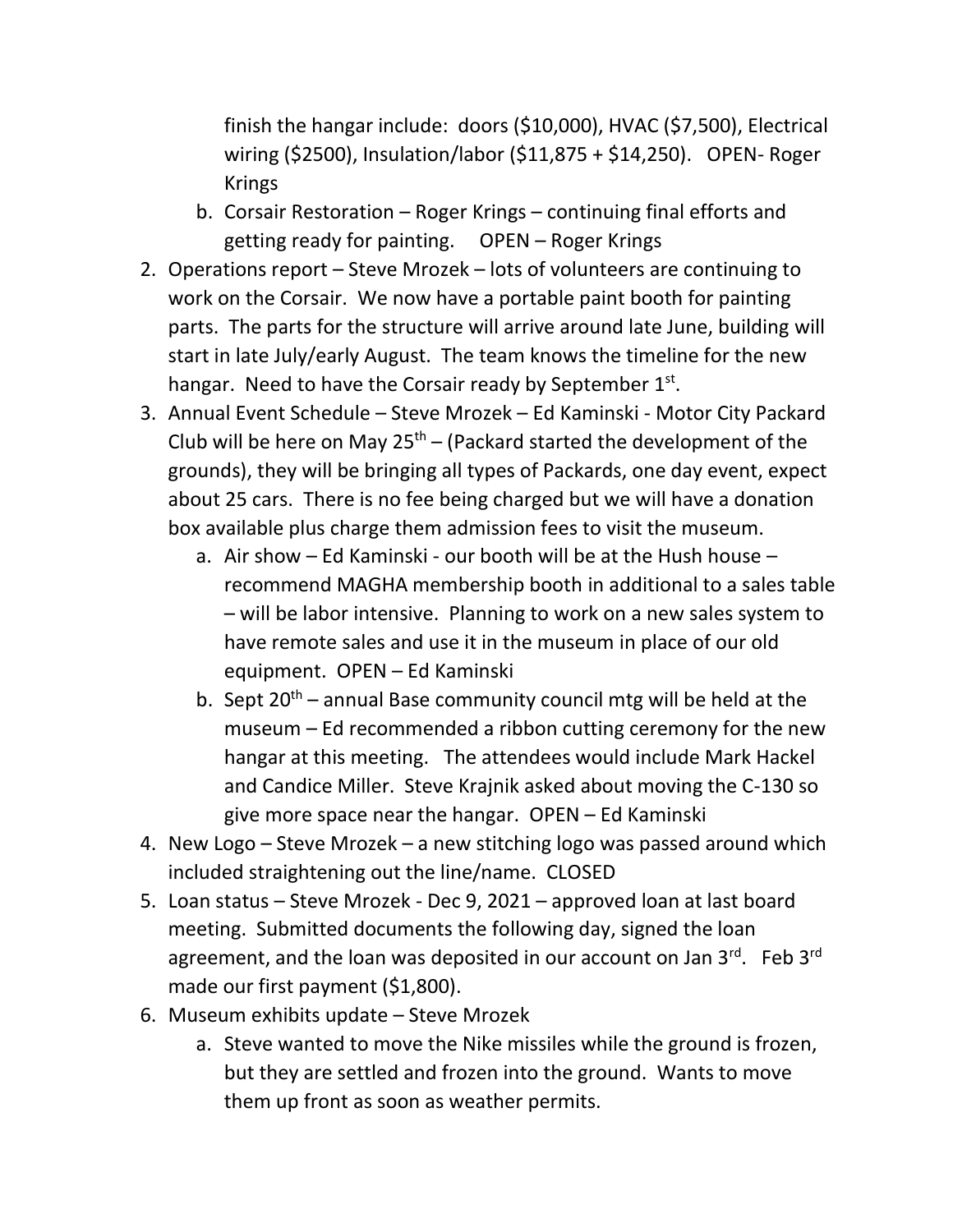- b. Steve is redoing the museum, to progress through a timeline. In the back corner will be an annual changing exhibit. Mike asked if we will include QR codes for each exhibit, something Steve will work on. It was recommended that each exhibit have a QR code with the history of the exhibit. OPEN – Steve Mrozek
- 7. Web site update Steve Mrozek Doug Dely from Mania Interactive updated our website as of late January 2022. John Kopczyk is our new webmaster, new volunteer at the museum. New member access is being provided on our website.
- 8. Public access Doug Slocum Prepared draft flyer, so if there are any updates, let Doug know as soon as possible. Cost estimate is \$3.5 Million, many options. Cost is higher than originally anticipated. Funding sources – private, MEDC (Economic Development), DSIP (County), State. The first draft of our new video advertising is ready and being reviewed. Should be ready soon. Mort Crim is going to do the final voiceover for the video. Publicity plan is moving forward. OPEN – Doug Slocum
- 9. AFA sponsored trip to the Air Force Museum Doug Slocum departing out of the church parking lot. Offered to open up the A-10 to the group in a special early access time. Sponsor covered \$10,000 so attendee cost is low. Lots of people interested, only about 25 people signed up at the current time. OPEN – Doug Slocum

## **NEW BUSINESS**

1. P-39 RECOVERY – Steve Mrozek – A P-39 aircraft took off from Selfridge during WWII, had engine trouble and sank into the North Channel in the St. Clair River. Plane disintegrated upon impact. Someone donated the plane stabilizer to the museum, and exhaust stack. Working to get a dive team together. Underwater film shows a gun with a bent barrel which was already recovered, maybe they will come back later. Fred Duffy - long time diver in the SCR, he has one of the propeller blades. Harsens Island Ferry has a barge with a crane, can use for one day. Recover what we can on one day. June timeframe – map out what is left. Recovery later in July. This is a rear engine fighter plane, so we can present it's history in the AEC. Working with Roop Raj on channel 2 to do a special on the recovery. **OPEN – Steve Mrozek**